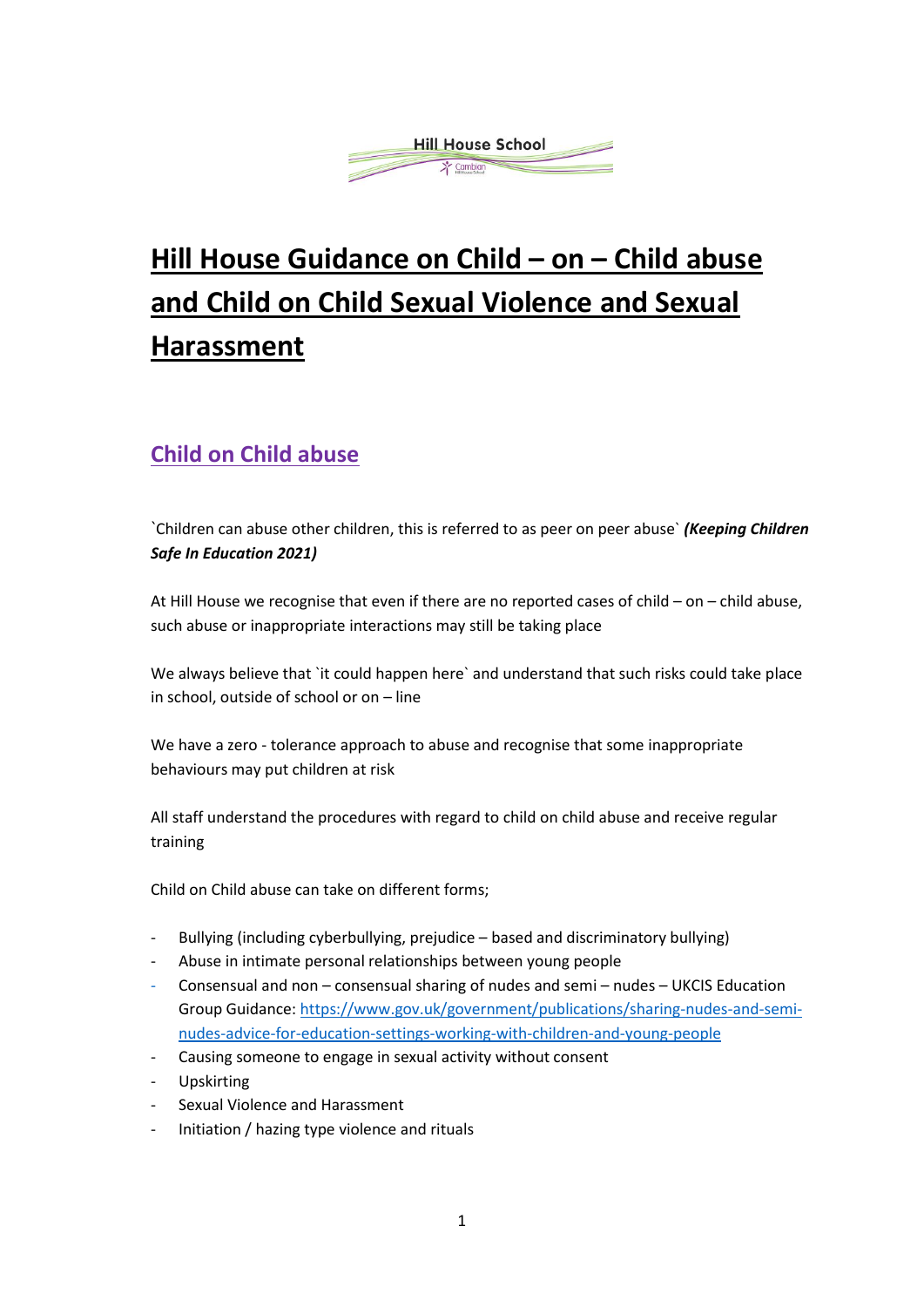At Hill House we believe that all young people have a right to attend school and learn in a safe environment. Young people should be free from harm by adults in the school as well as free from harm of other young people

We understand that at Hill House some interactions between young people may be less than positive at times and could be unintentional. We always need to take into consideration a young person's cognitive level. We do realise that the effect of a young person's interaction could leave another young person feeling sad or unsafe. Therefore, we need to always take these situations seriously and see them as a learning opportunity

Individual behaviour support plans and risk assessments along with the carefully planned environment ensure that our young people are able to spend time with others in a safe and managed way

As part of the pre-admission process, a thorough impact risk assessment of any young person who may be coming to the school is always carried out to ensure that they would not pose any potential risk to the other young people at Hill House and would not negatively affect any young peoples' wellbeing or learning

If a young person were to present a safeguarding risk to other young people then an individualised risk management plan would be implemented immediately to ensure that everyone is kept safe

All concerns are taken seriously. At Hill House we take a reflective approach and regularly review decisions and actions

We also recognise and take into consideration the developmental stages of the children involved

At Hill House we follow guidance from the Hants model policy and procedure - `*Managing allegations against other pupils*`

At Hill House our reporting systems are well promoted and easily accessible for staff

#### **Child on Child Sexual Violence and Sexual Harassment**

`Sexual violence and sexual harassment can occur between two children of any age and sex. It can also occur through a group of children sexually assaulting or sexually harassing a single child or group of children` *(Keeping Children Safe In Education 2021)* 

Harmful sexual behaviours can occur online and offline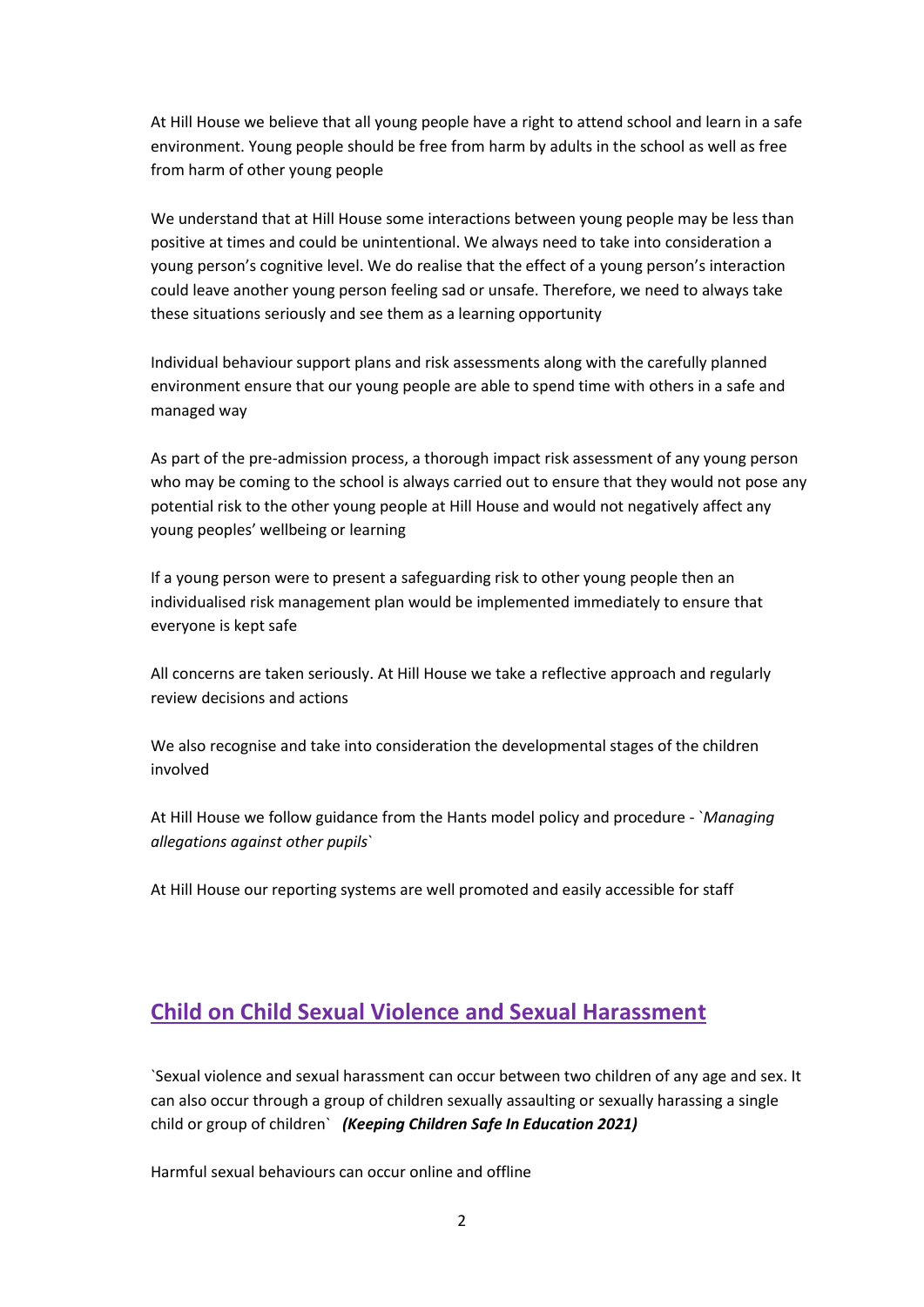We understand that sexual violence and sexual harassment is not acceptable and maintain an attitude that `it could happen here`

We adopt a `whole school approach`

We maintain a zero-tolerance approach and never `normalise` these behaviours

Part Five of KCSIE along with the following DfE document `*Sexual Violence and Sexual Harassment between children in school and colleges*` – provides advice on what sexual violence and sexual harassment is, how to minimise the risk of it occurring and what to do when incidents occur

[https://assets.publishing.service.gov.uk/government/uploads/system/uploads/attachment\\_da](https://assets.publishing.service.gov.uk/government/uploads/system/uploads/attachment_data/file/999239/SVSH_2021.pdf) [ta/file/999239/SVSH\\_2021.pdf](https://assets.publishing.service.gov.uk/government/uploads/system/uploads/attachment_data/file/999239/SVSH_2021.pdf)

We understand that young people at Hill House are most likely undergoing the same physiological sexual maturation as their peers, but it may be their emotional or social understanding which can impact on their behaviours

#### **How do we support the young people at Hill House**

Staff role model positive behaviour and interactions

The young people are equipped with a range of strategies to support them to recognise their own emotions and communicate their needs for example; using the `Zones of Regulation` and their Talk Pads

The use of social stories and RSE programmes support young people to learn about growing up and how to interact with others in a safe and positive way

Topics on positive relationships and staying safe run through the Hill House curriculum and include;

Anti – bullying week `Health and Wellbeing – my changing body` `Relationships – maintaining respectful relationships` `Staying Safe – Cyberbullying` `Relationships – Happiness` `Staying Safe – making decisions and finding support` `Relationships – tolerance and kindness` `Staying Safe – managing feelings`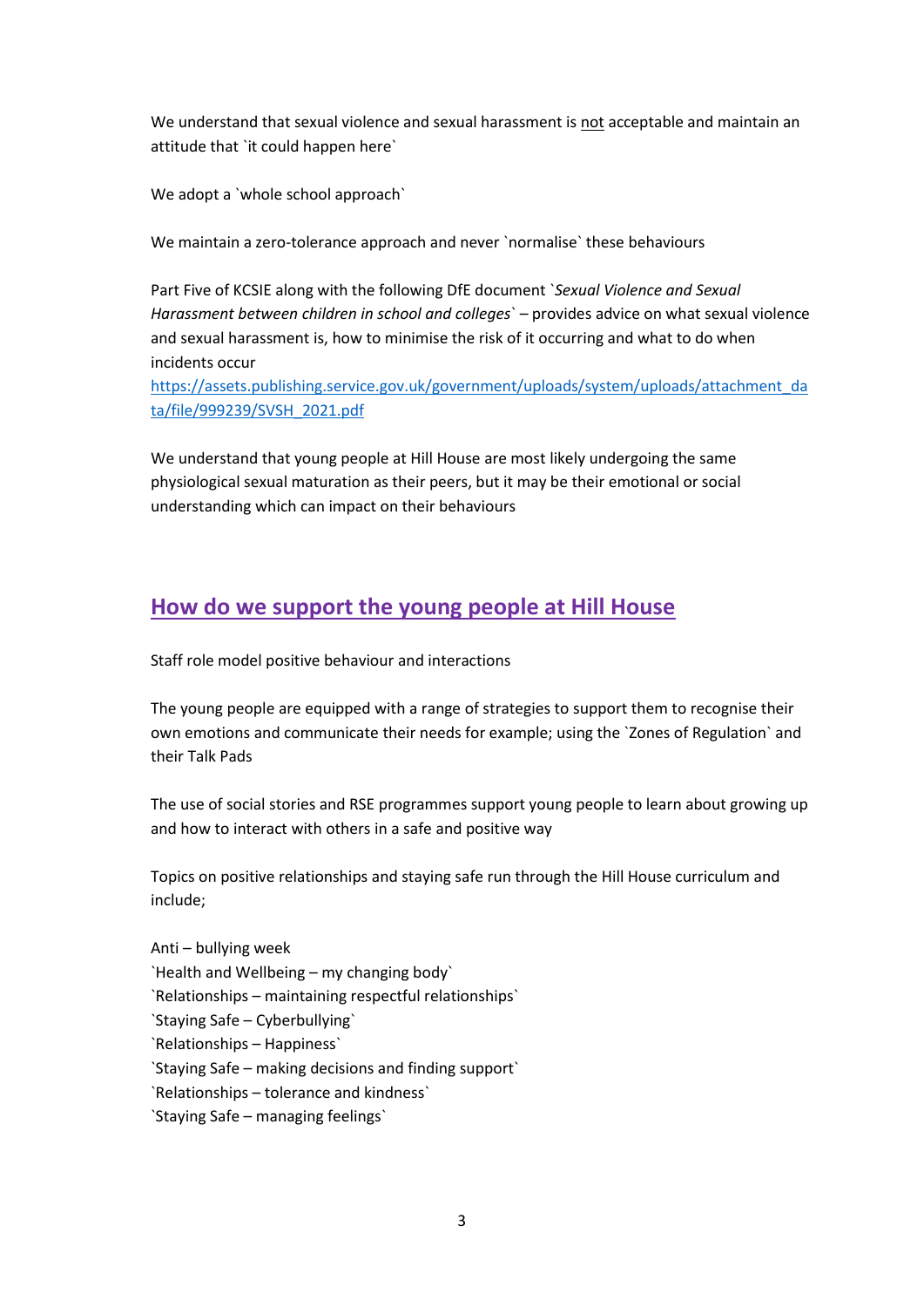### **The Hill House designated safeguarding team**

Staff are encouraged and supported to share any concerns they may have regarding the young people's interactions

Young people are given regular opportunities to communicate how they are feeling and to tell someone if they are feeling unsafe

The Hill House designated team work with staff to assess any interventions that may be needed and the **Hill House harmful sexual behaviours pathway** below is a helpful guide to establish what support is needed

In order to support staff to understand the topic of Child on Child abuse and Child on Child Sexual Violence and Sexual Harassment, Hill House have produced a training video called `In conversation with….` This is a Q&A based session between two Cambian Clinical Psychologists and provides an accessible resource for staff to help them to understand what this topic could mean for our young people at Hill House

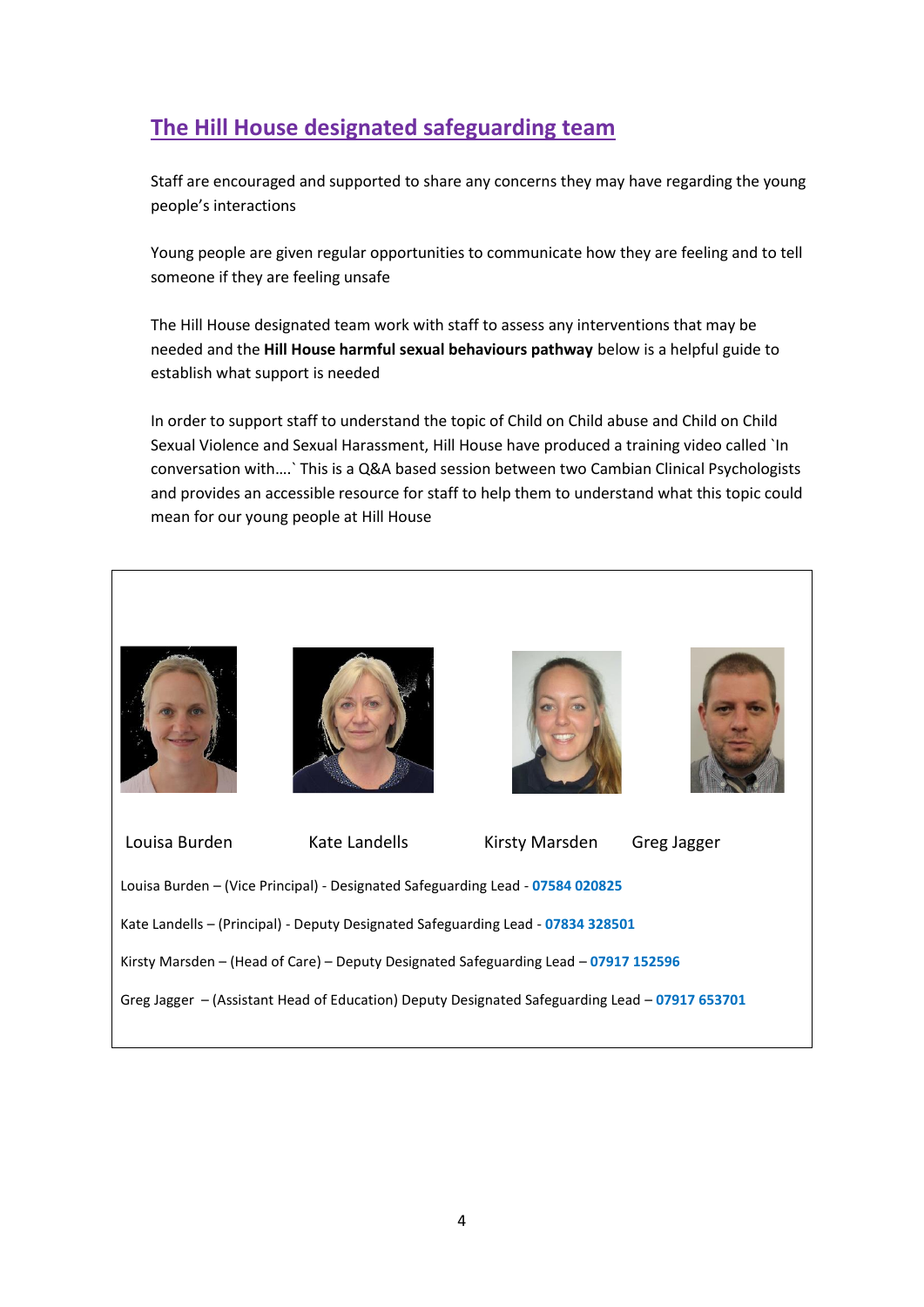#### **Hill House harmful sexual behaviours pathway**